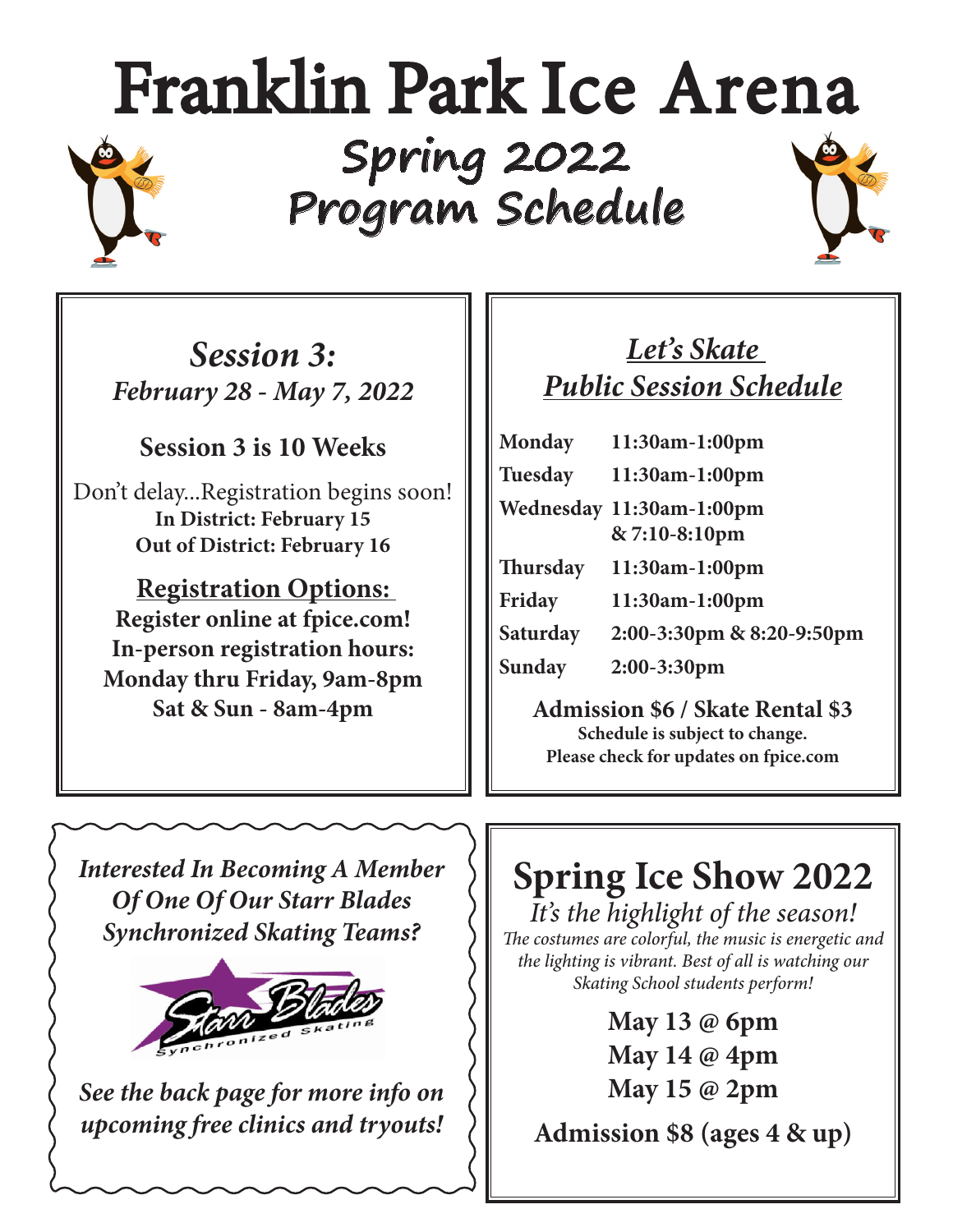## *Spring Skating at the FPIA! Spring Ice Show ~ May 13, 14 & 15!*



**Tots AGES 3, 4 & 5** enroll in a weekly class that meets for 30 minutes. As you progress, you'll be promoted to the Tot 2 class then on to Tot 3 and Tot 4!

#### *Student/Teacher Ratio for Tots ~ 6:1*

| Dav                                                    | Time           | Wks | <b>ID/OD</b> | Code |
|--------------------------------------------------------|----------------|-----|--------------|------|
| <b>TOT 1</b> beginners ages 3-5 (balancing & marching) |                |     |              |      |
| Wednesday~                                             | $2:50-3:20$ pm | 10  | \$76         | 5174 |
| Wednesday~                                             | 5:05-5:35 pm   | 10  | \$76         | 5183 |
| Thursday~                                              | 5:10-5:40 pm   | 10  | \$76         | 5194 |
| Saturday~                                              | 10:20-10:50 am | 10  | \$76         | 5201 |

#### **Tot 2** *for Tot 1 graduates (gliding, marching)*

|                 |                |    | ID   | OD    | Code |
|-----------------|----------------|----|------|-------|------|
| Wednesday~      | 2:50-3:20 pm   | 10 | \$85 | \$102 | 5181 |
| Wednesday~      | 5:05-5:35 pm   | 10 | \$85 | \$102 | 5175 |
| Thursday $\sim$ | 5:10-5:40 pm   | 10 | \$85 | \$102 | 5187 |
| Saturday~       | 10:20-10:50 am | 10 | \$85 | \$102 | 5210 |

**Tot 3 & 4** *(Tot 3: dip, wiggle, back swizzle, beginning stroking, stops Tot 4: swizzles, stroking, beginning crossovers)* **Code** 

| Wednesday~ | $2:50-3:20$ pm | 10 | \$85 | \$102 | 5182 |
|------------|----------------|----|------|-------|------|
| Wednesday~ | $5:05-5:35$ pm | 10 | \$85 | \$102 | 5180 |
| Thursday~  | 5:10-5:40 pm   | 10 | \$85 | \$102 | 5190 |
| Saturday~  | 10:20-10:50 am | 10 | \$85 | \$102 | 5207 |

#### *Student/Teacher Ratio for Beginners and Above ~ 10:1*

#### **Beginners AGES 6-12** *As you progress, you'll be promoted to the "Pre-Alpha" class, then on to "Alpha".*

|            |                 |    | <b>ID/OD</b> | Code |
|------------|-----------------|----|--------------|------|
| Monday~    | 6:10-6:50 pm    | 10 | \$86         | 5154 |
| Wednesday~ | $6:15-6:55$ pm  | 10 | \$86         | 5171 |
| Thursday*  | 5:40-6:20 pm    | 10 | \$86         | 5195 |
| Saturday~  | $9:40-10:20$ am | 10 | \$86         | 5199 |
| Saturday~  | 11:30am-12:10pm | 10 | \$86         | 5202 |



#### *Register Online !*

Enjoy the benefits of checking program availability, class descriptions and registering from home. Visit our website **fpice.com** to get started!

**~Studio Arena \*Main Arena ^Party Room**

**847-671-4268 \* fpice.com page 2**

#### **ADULTS LIKE TO SKATE TOO!**

**AGES 15 & OLDER** enroll in a weekly class from our Beginner and Intermediate levels.

| backwards crossovers)                       | TEEN/ADULT: Level 1 Beginner (beginning skating through            |    |      |       |      |  |
|---------------------------------------------|--------------------------------------------------------------------|----|------|-------|------|--|
| Saturday~                                   | $9:00-9:40$ am                                                     | 10 | \$98 | \$115 | 5204 |  |
|                                             | <b>TEEN/ADULT: Level 2 Intermediate</b> (3-turns, spins and jumps) |    |      |       |      |  |
| Saturday~                                   | $9:00-9:40$ am                                                     | 10 | \$98 | \$115 | 5205 |  |
| <b>TEEN/ADULT: Level 1 &amp; 2 Combined</b> |                                                                    |    |      |       |      |  |
| Wednesday*                                  | $3:20-4:00$ pm                                                     | 10 | \$98 | \$115 | 5173 |  |

#### *Student/Teacher Ratio for Beginner and above ~ 10:1*

**Pre-Alpha** *for skaters who passed Beginners (swizzles, gliding, beginning stroking)*

| Day        | Time          | Wks | ID   | OD    | Code |
|------------|---------------|-----|------|-------|------|
| Monday~    | 6:50-7:30 pm  | 10  | \$99 | \$116 | 5162 |
| Wednesday~ | 5:35-6:15 pm  | 10  | \$99 | \$116 | 5176 |
| Thursday~  | 4:30-5:10 pm  | 10  | \$99 | \$116 | 5186 |
| Saturday~  | 9:40-10:20 am | 10  | \$99 | \$116 | 5200 |

#### **Alpha 1** *(snowplow stop, forward stroking and crossovers)*

| Monday~    | $5:25-6:05$ pm | 10 | \$99 | \$116 | 5168 |
|------------|----------------|----|------|-------|------|
| Wednesday~ | $6:15-6:55$ pm | 10 | \$99 | \$116 | 5179 |
| Thursday*  | $4:30-5:10$ pm | 10 | \$99 | \$116 | 5193 |
| Saturday~  | 10:50-11:30 am | 10 | \$99 | \$116 | 5206 |

#### **Alpha 2** *(advanced snowplow stop, forward stroking and crossovers)*

| Monday~    | $6:50 - 7:30$ pm | 10 | \$99 | \$116 | 5161 |
|------------|------------------|----|------|-------|------|
| Wednesday~ | $6:15-6:55$ pm   | 10 | \$99 | \$116 | 5178 |
| Thursday*  | $4:30-5:10$ pm   | 10 | \$99 | \$116 | 5192 |
| Saturday~  | 10:50-11:30 am   | 10 | \$99 | \$116 | 5208 |
|            |                  |    |      |       |      |

#### **Beta 1** *(t-stops, back stroking and backward crossovers)*

| Monday~ | $6:10-6:50$ pm | \$99 | \$116 | 5160 |
|---------|----------------|------|-------|------|
|         |                |      |       |      |

|         | <b>BETA 2</b> (advanced t-stops, back stroking and backward crossovers) |    |      |       |      |
|---------|-------------------------------------------------------------------------|----|------|-------|------|
| Monday~ | $6:10-6:50$ pm                                                          | 10 | \$99 | \$116 | 5159 |

#### **Beta 1 & 2 Combined**

| Thursday*  | 5:40-6:20 pm                                                | 10 | \$99 | \$116 | 5189 |
|------------|-------------------------------------------------------------|----|------|-------|------|
| Saturday~  | 10:50-11:30 am                                              | 10 | \$99 | \$116 | 5203 |
|            |                                                             |    |      |       |      |
|            | GAMMA (outside 3-turns, mohawks and hockey stops)           |    |      |       |      |
| Monday~    | 5:25-6:05 pm                                                | 10 | \$99 | \$116 | 5155 |
| Wednesday~ | $5:35-6:15$ pm                                              | 10 | \$99 | \$116 | 5172 |
| Saturday~  | 11:30a-12:10p                                               | 10 | \$99 | \$116 | 5211 |
|            |                                                             |    |      |       |      |
|            | <b>DELTA</b> (edges, inside 3-turns, lunges and bunny hops) |    |      |       |      |
| Monday~    | 5:25-6:05 pm                                                | 10 | \$99 | \$116 | 5158 |
| Wednesday~ | 5:35-6:15 pm                                                | 10 | \$99 | \$116 | 5177 |
| Saturday~  | 11:30a-12:10p                                               | 10 | \$99 | \$116 | 5209 |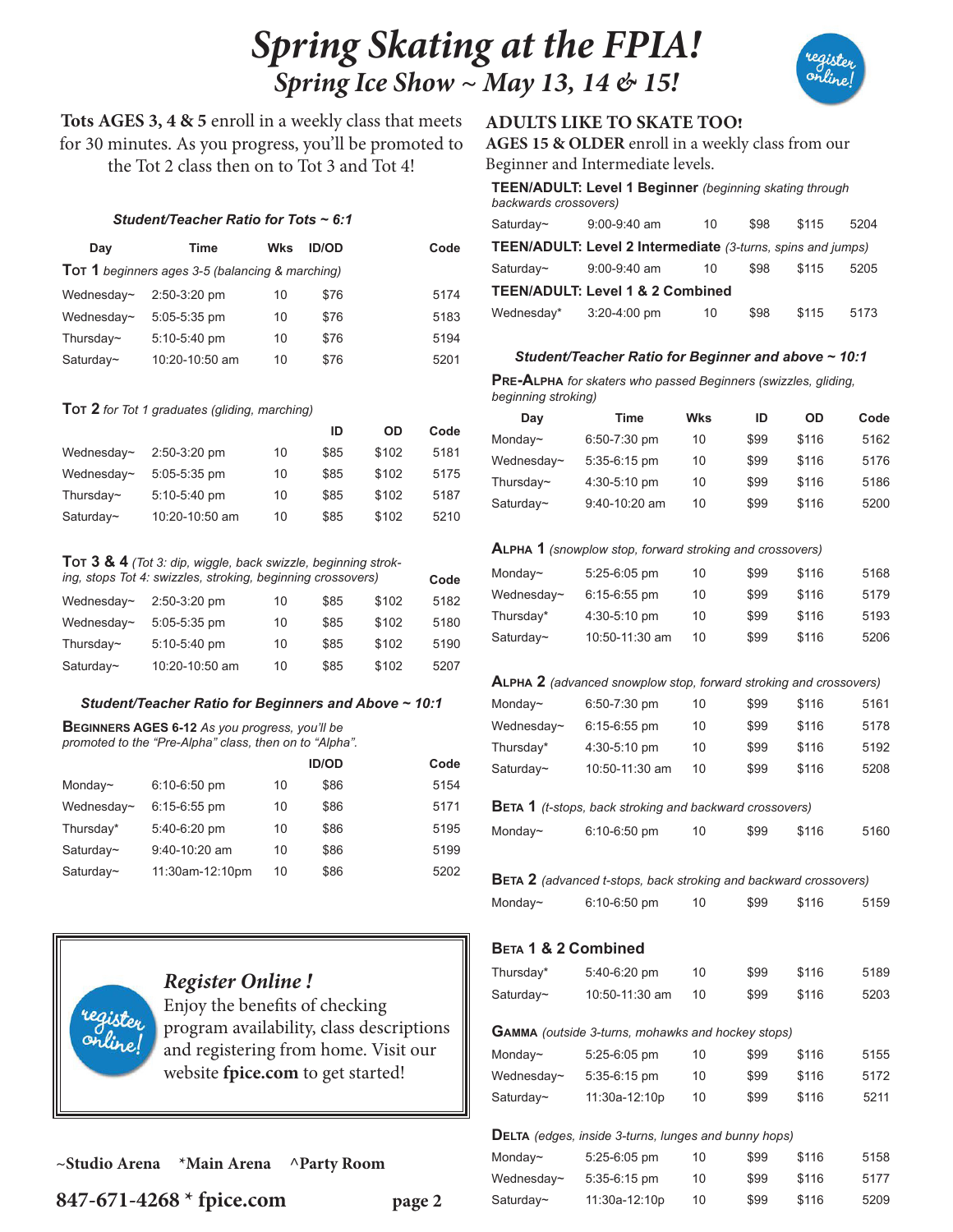### **FREESTYLE CLASSES**

| Student/Teacher Ratio for Freestyle levels ~ 10:1                                                                           |                                                                               |                 |       |       |      |
|-----------------------------------------------------------------------------------------------------------------------------|-------------------------------------------------------------------------------|-----------------|-------|-------|------|
| Day                                                                                                                         | Time                                                                          | <b>Wks</b>      | ID    | OD    | Code |
| 2-foot spin for Delta graduates)                                                                                            | <b>FREESTYLE 1</b> (back edges, waltz & 1/2 flip jumps, forward spiral and    |                 |       |       |      |
| Monday*                                                                                                                     | 5:25-6:05 pm                                                                  | 10              | \$111 | \$132 | 5166 |
| spirals and footwork)                                                                                                       | <b>FREESTYLE 2</b> (ballet, waltz combo jump, half lutz jumps, one foot spin, |                 |       |       |      |
| Monday*                                                                                                                     | 5:25-6:05 pm                                                                  | 10              | \$111 | \$132 | 5167 |
| <b>FREESTYLE 3</b> (salchow and toe loop, change foot spin, back spiral and<br>pivot, and footwork)                         |                                                                               |                 |       |       |      |
| Monday*                                                                                                                     | 5:25-6:05 pm                                                                  | 10              | \$111 | \$132 | 5165 |
|                                                                                                                             | FREESTYLE 1, 2 & 3 COMBINED                                                   |                 |       |       |      |
|                                                                                                                             | Thursday* $4:30-5:10 \text{ pm}$                                              | 10 <sup>1</sup> | \$111 | \$132 | 5198 |
| <b>FREESTYLE 4</b> (flip, loop, sit spin, back 3-turns, back spirals)                                                       |                                                                               |                 |       |       |      |
| Monday*                                                                                                                     | 5:25-6:05 pm                                                                  | 10              | \$111 | \$132 | 5164 |
| <b>FREESTYLE 4 &amp; UP COMBINED</b>                                                                                        |                                                                               |                 |       |       |      |
| Thursday* $4:30-5:10 \text{ pm}$                                                                                            |                                                                               | 10              | \$111 | \$132 | 5191 |
| <b>FREESTYLE 5</b> (lutz, axel, camel, camel sit, back scratch, footwork)                                                   |                                                                               |                 |       |       |      |
| Monday*                                                                                                                     | 6:05-6:45 pm                                                                  | 10              | \$111 | \$132 | 5156 |
| <b>FREESTYLE 6 &amp; ABOVE</b> (split jump/falling leaf, double salchow, combo<br>spin, layback, sit change spin, footwork) |                                                                               |                 |       |       |      |
| Monday*                                                                                                                     | 6:05-6:45 pm                                                                  | 10              | \$111 | \$132 | 5163 |

## **SPECIALTY CLASSES**

#### **Moves in the Field + Freestyle**

This class will help skaters increase power and strength. The focus is on edge quality, power, extension, and quickness. Instructor: Julie Kero & Anne Raucci

| Tuesday*  | $6:00-6:30$ am | $\overline{1}$ $\overline{0}$ | \$116    | \$137 | 5169 |
|-----------|----------------|-------------------------------|----------|-------|------|
| Freestyle | $6:30-7:00$ am |                               | Included |       |      |

#### **Ice Dancing + Freestyle**

For skaters Delta or above. This class will be an introduction to Ice Dance patterns. You will be preparing for your Ice Dancing tests. Ice Dancing is especially helpful to Synchro skaters, as these tests are required for high level teams. You will also improve the edge quality of all your turns & steps. Instructor: Jake Fearnley & Helen Schorse

| Thursday* | $6:00-6:30$ am | 10 | \$116    | \$137 | 5188 |
|-----------|----------------|----|----------|-------|------|
| Freestyle | $6:30-7:00$ am |    | Included |       |      |

#### **Off Ice Jump Class**

For skaters Freestyle 5 & Above.

This class works well in combination with our on-ice freestyle classes. You will be doing off-ice drills to improve your jump technique. Focus will be on axels & double jumps. Instructor: Joey Moore

| Monday^ | 5:25-5:55 pm |  |  | \$82 \$100 | 5212 |
|---------|--------------|--|--|------------|------|
|---------|--------------|--|--|------------|------|

## **SPECIALTY CLASSES CONTINUED...**

#### **Synchro Moves & Power**

For skaters tested Beta or above. Further develop your synchronized skating skills with this moves skating class. Class focuses on moves patterns put in place by USFS. Instructor: Dina Domino Thursday\* 5:10-5:40 pm 10 \$114 \$135 5197

#### **Skate Into Synchro**

For Pre-Alpha through Delta students, age 6 years and up. This class will emphasize the basics to develop a foundation for synchronized team skating. Students will learn to skate together in formations, including lines, circles & blocks. Class will be divided into skill building & performance time. Must be registered for a regular skating class to participate. Instructor: Dina Domino

Thursday\* 5:40-6:20 pm 10 \$114 \$135 5185

#### **Axel/Double Jump Class**

For skaters Freestyle 3 & Above. Skaters will work on waltz loops, back scratch, axel preparation and double jumps. Class size is limited. Instructors: Jackie Caira & Hannah Post

| Thursday~ | $5:40-6:10 \text{ pm}$ | 10 \$114 \$135 | 5214 |
|-----------|------------------------|----------------|------|
|           |                        |                |      |

#### **Boys Club**

This is a time for boys of all ages to come together and skate. Learn basic skills all the way through freesyle elements! This class will be taught on the studio arena by our instructor, Nico Osseland.

Wednesday~ 4:00-4:30 pm 10 \$114 \$135 5170

#### **LACE (Learning and Cultivating Education)** *Student Teacher Training Program*

Students must be in high school and passed ISI tested FS4 to participate! The Franklin Park Ice Arena is excited to offer a student teacher training program designed to introduce skaters into the world of teaching. This program will be limited to ten skaters only to allow for a more personalized assessment of the students progress.

Level 2: Gamma thru FS2. Instructor: Maura Drew Wednesday^ 6:10-6:50 pm 10 \$82 \$100 5213

**~Studio Arena \*Main Arena ^Party Room**

**847-671-4268 \* fpice.com page 3**